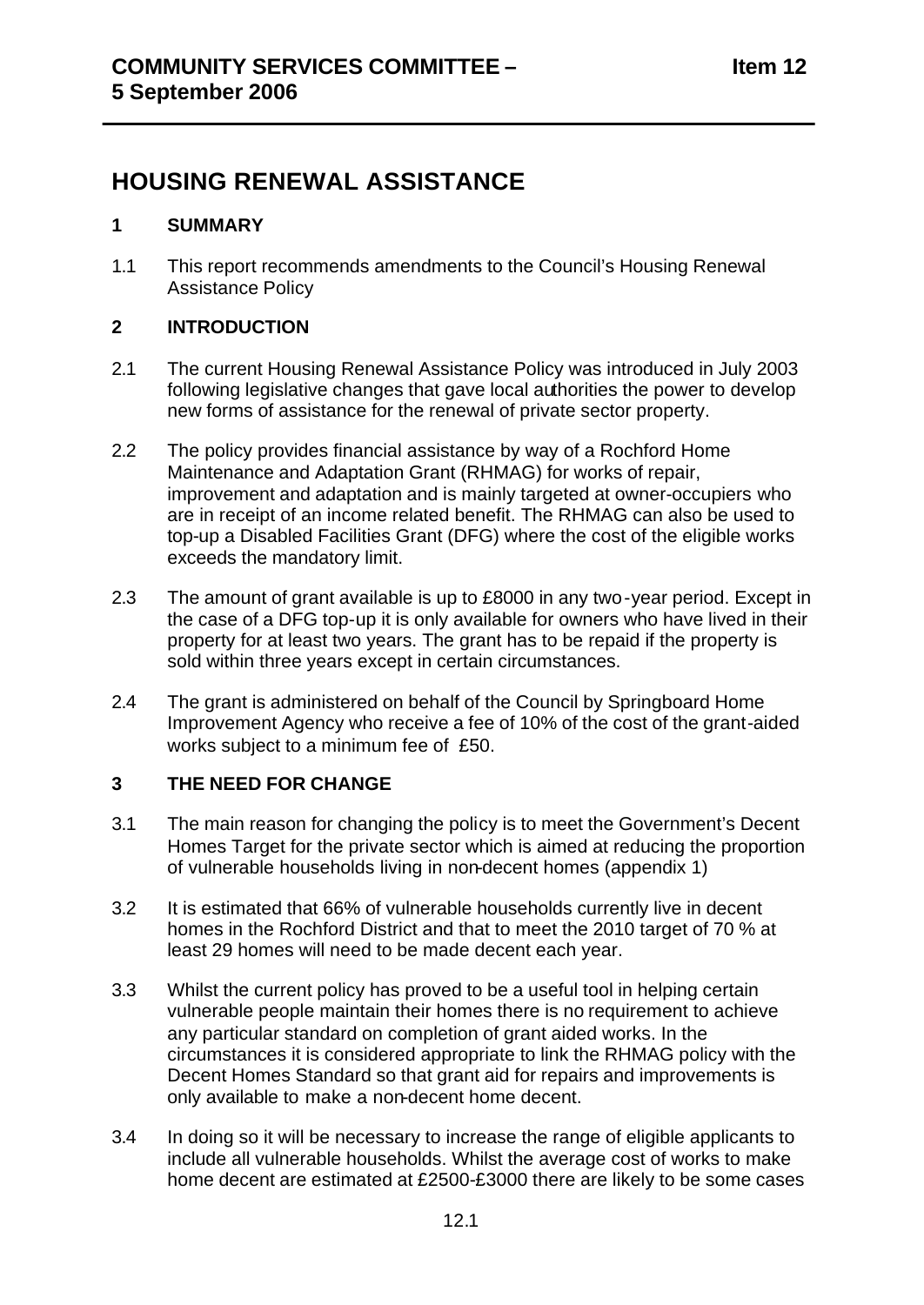where the cost of works will be considerably more than this. In the circumstances it is necessary to increase the maximum amount of grant aid available. For simplicity of application of the RHMAG scheme it is suggested that this increased amount should apply across the board.

- 3.5 It will also be necessary to review the fees paid to Springboard in view of the additional work required in inspecting homes under the Housing Health and Safety Rating System (appendix 2).
- 3.6 The proposed change will not apply to mobile homes as the Decent Homes Standard does not currently apply in such cases. However it is appropriate to ensure that a mobile home is in a satisfactory condition on completion of grant- aided works.
- 3.7 Amendments are also necessary to address the problems that have arisen in administering the current policy and to simplify the process where necessary.

#### **4 IMPLEMENTATION**

- 4.1 Subject to Members agreeing to the proposed changes the new policy will be implemented immediately and will apply to all new applications for assistance.
- 4.2 There are however a number of people who have made enquiries or applications who have a reasonable expectation of grant under the existing policy. In order to prevent such persons being prejudiced it is recommended that a period of three months be allowed to process any outstanding enquiries and applications under the existing policy.

#### **5 PROPOSED AMENDMENTS**

- 5.1 The proposed amendments are summarised as follows. A copy of the revised policy incorporating these amendments is appended (appendix 3).
	- Except in the case of a mobile home, grant aid for repairs and improvements will only be available to make a non-decent home decent, having regard to the Government's Decent Homes Standard.
	- In the case of a mobile home, grant aid for repairs and improvements will only be available where the home will be left in satisfactory condition on completion of grant aided-works.
	- Grant aid will be available to all households who are deemed to be vulnerable as determined under the Government's Decent Homes Standard. In effect this will mean that households in receipt of disability benefits that are not means tested e.g. Attendance Allowance and Disability Living Allowance will also be eligible
	- The maximum amount of grant payable in any two-year period will be increased from £ 8000 to £10,000. Limiting the amount payable under any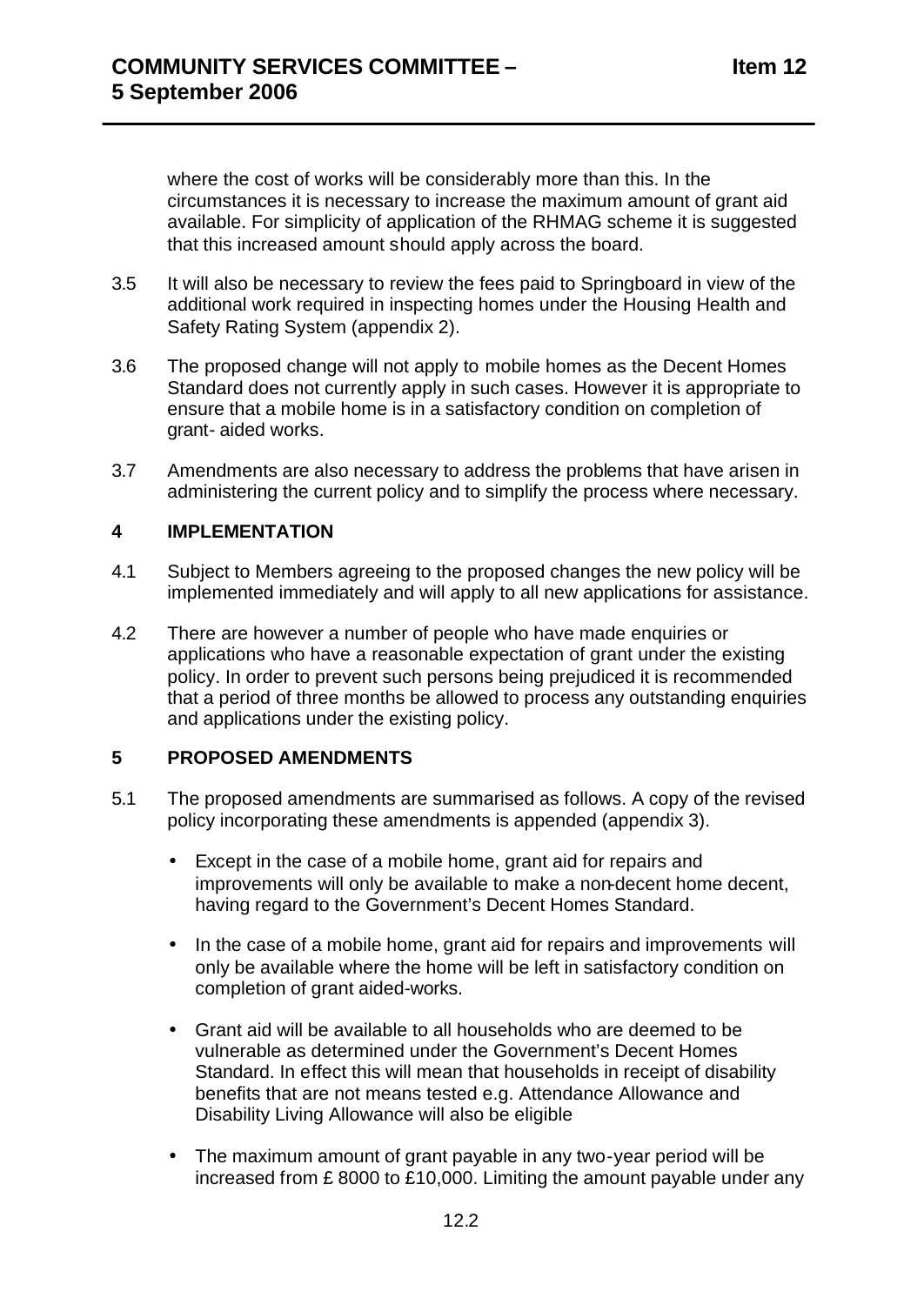one application (currently £4000) serves no practical purpose and is to be deleted.

- Whereas the current policy requires two estimates to be submitted with a grant application in all cases it is proposed to only require one estimate where the necessary works are urgent or of a specialist nature.
- There is no prior residence requirement for Warm Front in which case it is not considered appropriate to apply the 2-year prior residency period for Warm Front top-up grants.
- The current policy requires repayment of any grant if the applicant disposes of their property within a period of 3 years except in certain circumstances. It is proposed to increase the repayment period to 5 years. As Warm Front grants do not have repayment conditions attached then it is proposed that any RHMAG grant used to top-up a Warm Font Grant is not repayable.
- 5.2 The fee paid to Springboard will be £50 in respect of any Decent Homes inspection plus an administration fee of 10% of the cost of the eligible grant works subject to a minimum of £50.

### **6 RISK IMPLICATIONS**

6.1 If the Council does not amend the current Housing Renewal Assistance Policy it is unlikely to meet the Government's Decent Homes target.

#### **7 CRIME AND DISORDER IMPLICATIONS**

7.1 The proposed policy will continue to give financial assistance for the provision and improvement of security in private sector dwellings and mobile homes.

#### **8 ENVIRONMENTAL IMPLICATIONS**

8.1 The proposed policy will continue to provide assistance with energy efficiency works which will assist in the reduction of global warming, in addition to reducing fuel poverty.

#### **9 RESOURCE IMPLICATIONS**

- 9.1 The 2006/07 capital programme includes £70,000 for Private Sector Renewal Grants (PSRG). In addition the Government has provided £74,000 capital grant for 2006/7 for improving non-decent homes in the private sector. The capital grant is only confirmed for one year so the amount available to fund these grants may be reduced in future years.
- 9.2 The proposed increase in the grant repayment period will increase the likelihood of grant fund being recycled.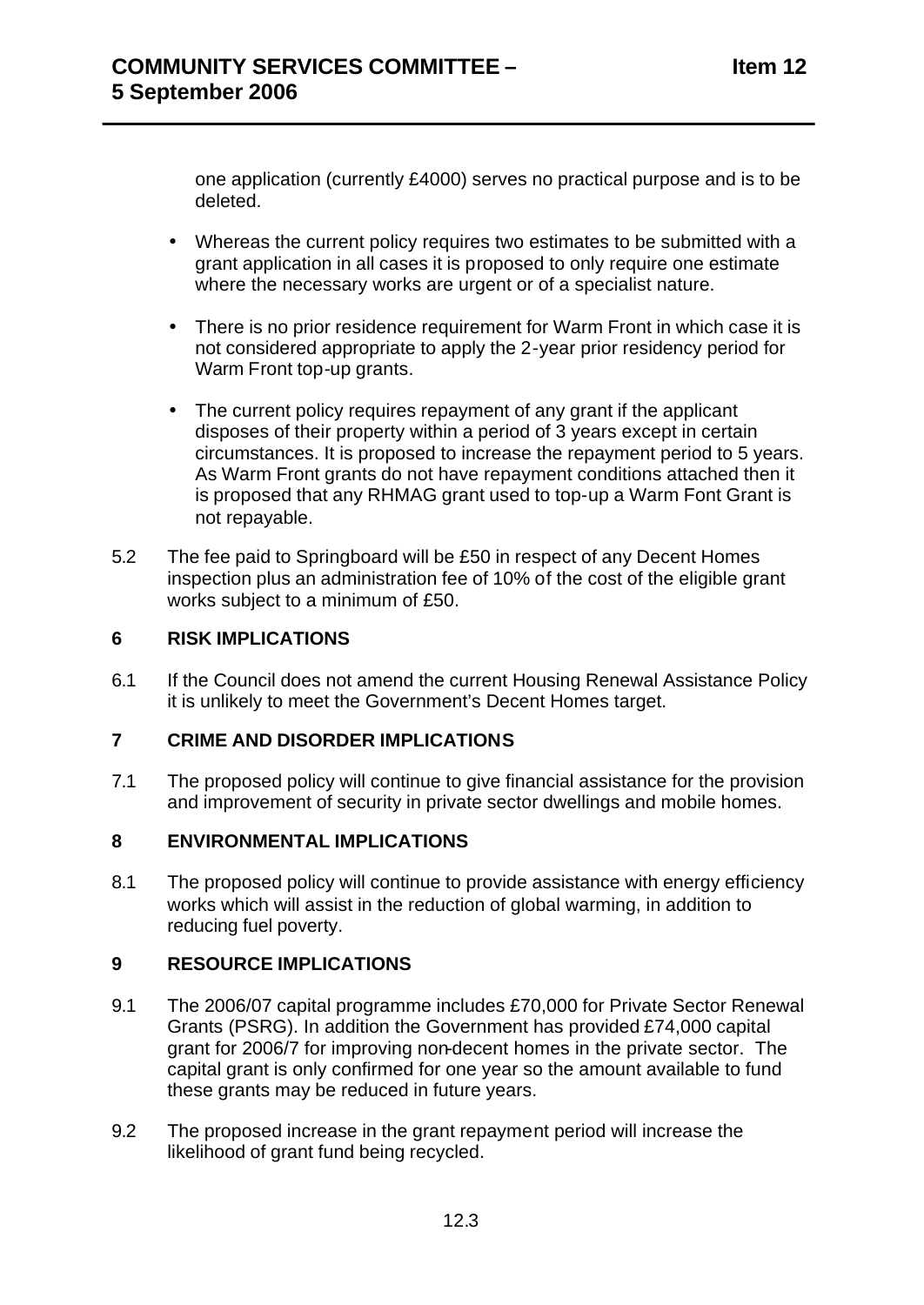#### **10 RECOMMENDATION**

10.1 It is proposed that the Committee **RESOLVES** 

To agree the amended Housing Renewal Assistance Policy

Graham Woolhouse

Corporate Director (External Services)

## **Background Papers:-**

None

For further information please contact Lee Webster on:-

Tel:- 01702 318050 E-Mail:- lee.webster@rochford.gov.uk

12.4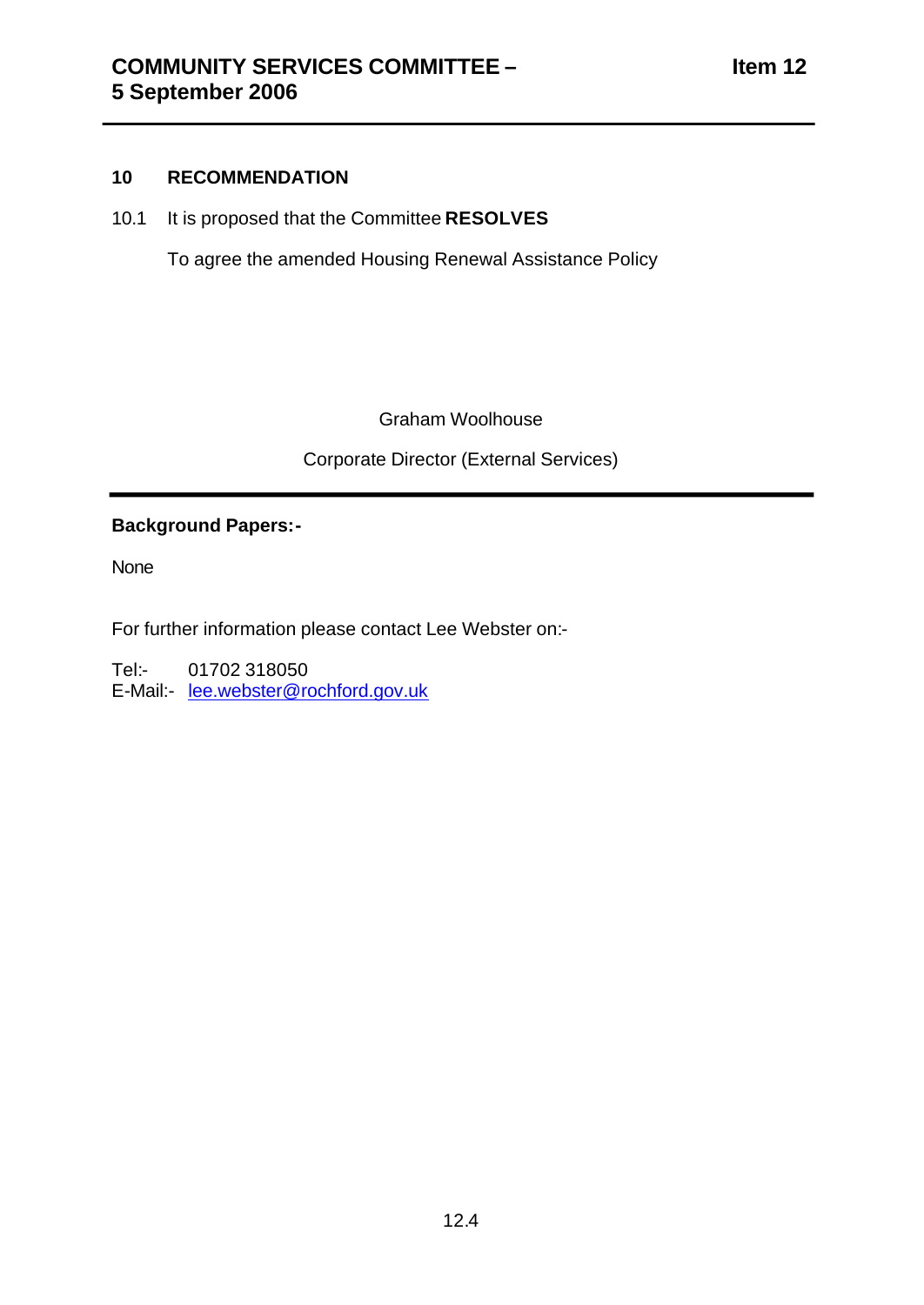## **APPENDIX 1**

## **DECENT HOMES**

As part of the 2002 spending review, the Public Services Agreement 7 (PSA) was extended to include private sector homes. The then Office of the Deputy Prime Minister (ODPM) issued guidance for the implementation of the decent home standard in February 2004, to increase the number of vulnerable groups living in decent Private Sector housing to 65% by 2006, 70% by 2010 and 75% by 2020.

Vulnerable groups are defined as families with children, older persons or persons with a long-term illness or disability who are in receipt of an income related or disability benefit.

A decent home must meet the following criteria

- It meets the current statutory minimum standard for housing.
- It is in a reasonable state of repair.
- It has reasonably modern facilities and services, and
- It provides a reasonable degree of thermal comfort.

In order to meet the minimum standard for housing a home will now have to be free of Category 1 hazards as determined under the Housing Health and Safety Rating **System**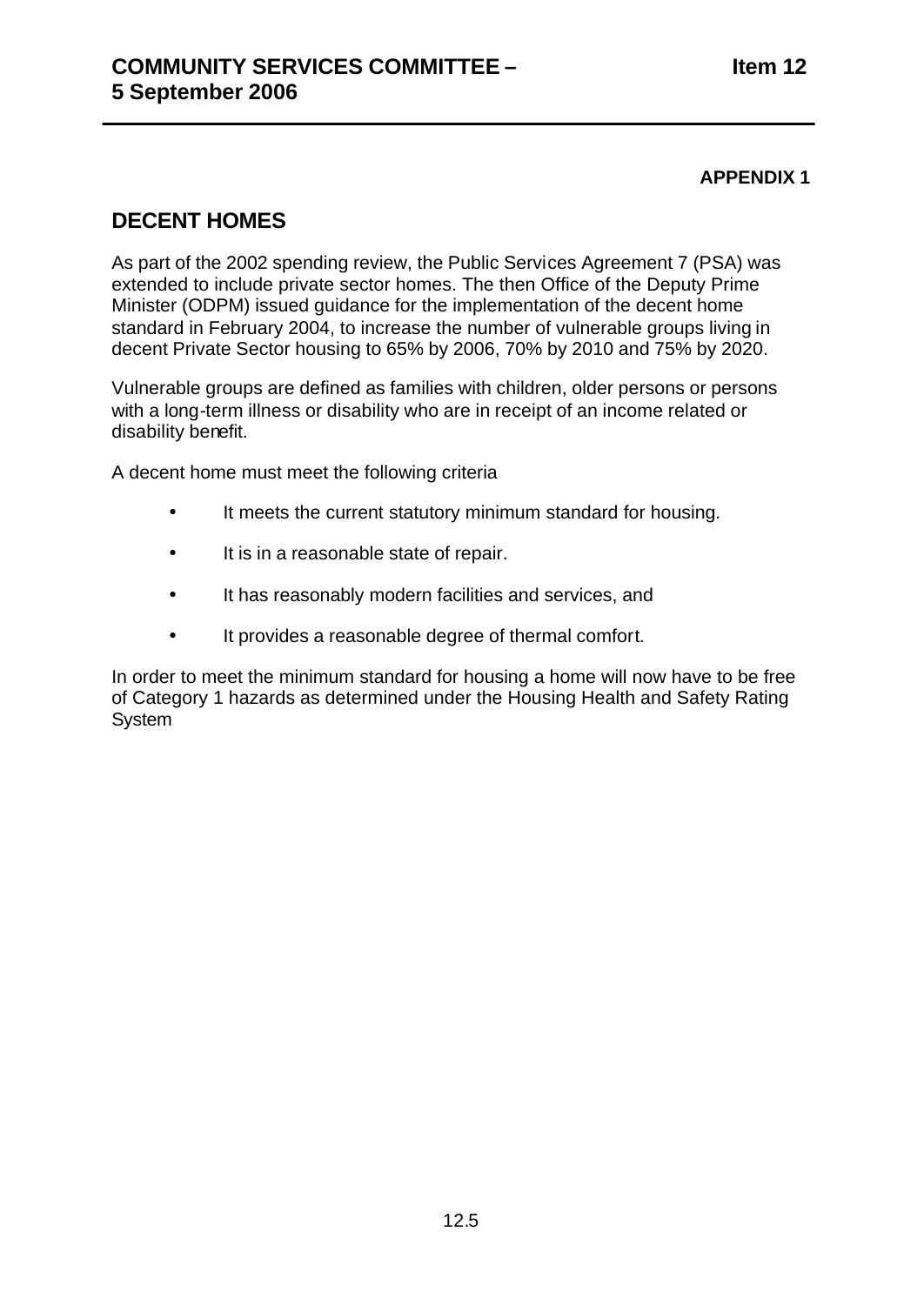### **APPENDIX 2**

## **THE HOUSING HEALTH & SAFETY RATING SYSTEM (HHSRS)**

The HHSRS replaces the housing fitness regime and came into effect on 6 April 2006.

The purpose of the HHSRS is not to set a standard but to generate objective information in order to determine and inform enforcement decisions. The principle behind the HHSRS is that a dwelling i ncluding the access, structure, outbuildings and amenity space should provide a safe and healthy environment for the occupier and any visitors. To satisfy this principle a dwelling should be free from any unnecessary and unavoidable hazards and where hazards are necessary or unavoidable they should be made as safe as reasonably possible.

The approach acknowledges that all dwellings, even new ones, contain hazards. The HHSRS is designed to rate the severity of hazards. It differentiates between those where there is a small chance of relatively minor harm and those where there is an imminent risk of major harm or death. The higher the hazard score, the greater the threat to health and safety.

The HHSRS assesses 29 categories of hazard, including factors which were not included or were only covered inadequately by the housing fitness standard. It provides a rating for each one. It does not provide a single rating for the whole dwelling. A hazard rating is expressed through a numerical score which falls within one of 10 bands. Scores in bands A to C are termed Category 1 hazards. Scores in Bands D to J are Category 2 hazards.

The assessment is based on the risk to the potential occupier who is the most vulnerable to that hazard on the basis that a dwelling that is safe for the most vulnerable person is safe for all.

Enforcement action will depend on:

- (a) whether the authority has a duty to act (Category 1 hazards) or a power to act (Category 2 hazards) and
- (b) the most appropriate course of action to deal with the hazard.

A range of enforcement options are available including serving an improvement notice, taking emergency action, serving a hazard awareness notice and making a demolition order. Although the HHSRS assessment is based on the most vulnerable potential occupant authorities can take account the vulnerability of the actual occupant in deciding the most appropriate course of action.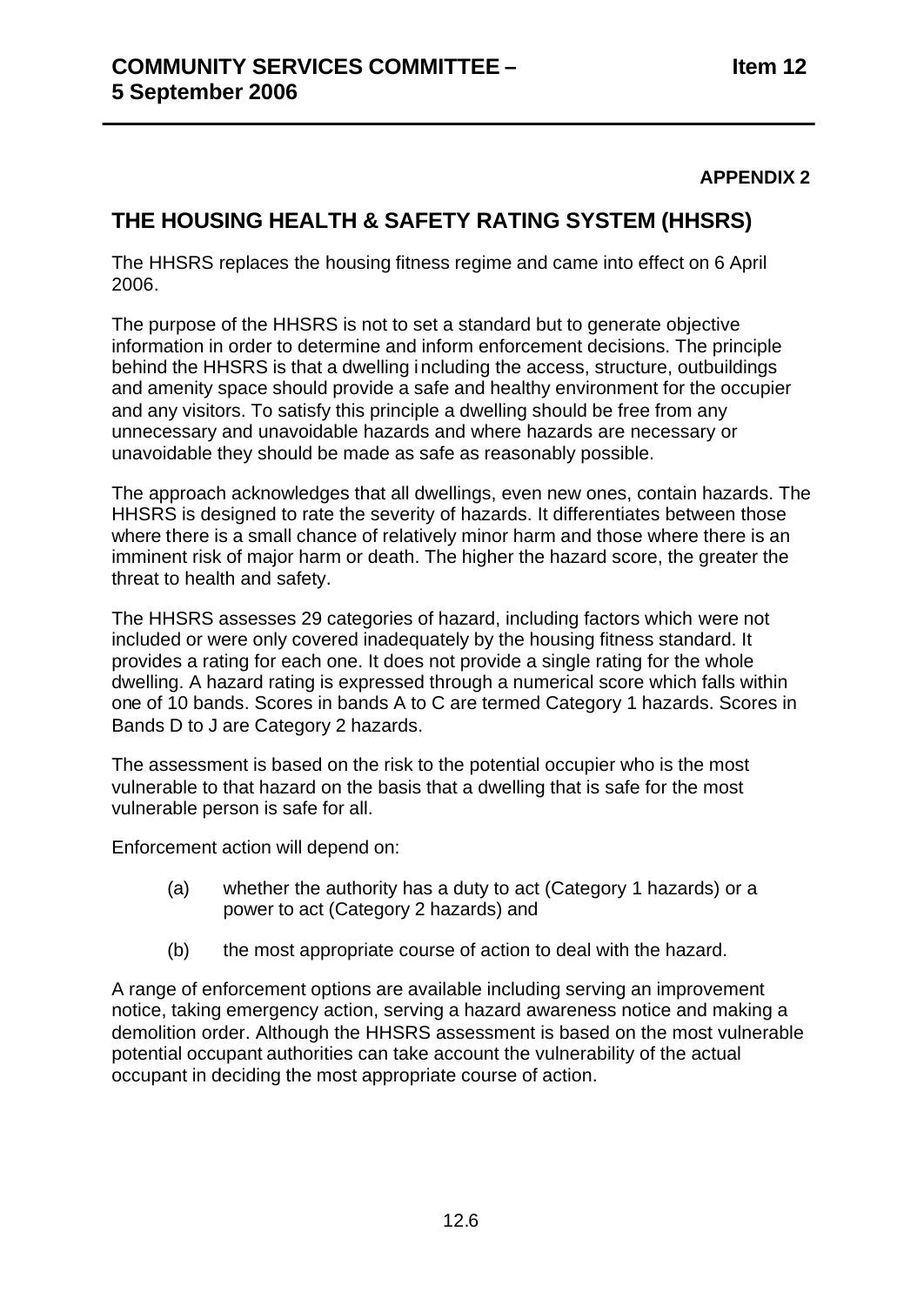#### **APPENDIX 3**



## **Housing Renewal Assistance Policy**

This document sets out the Council's policy for giving financial assistance to repair, improve and adapt private sector homes in the Rochford District Council area. It details those who are eligible, the works for which assistance can and cannot be given, the amount of assistance and the conditions under which it will be given. It also details the mechanism by which people who do not meet the eligibility criteria can ask for assistance.

The policy will operate from 5 September 2006. It will be kept under review and may be subject to change. Any amendments will be dealt with through authority delegated to the Corporate Director (External Services).

Anyone requiring further information should contact the Housing Health and Community Care Department on (01702) 318045 or 318160.

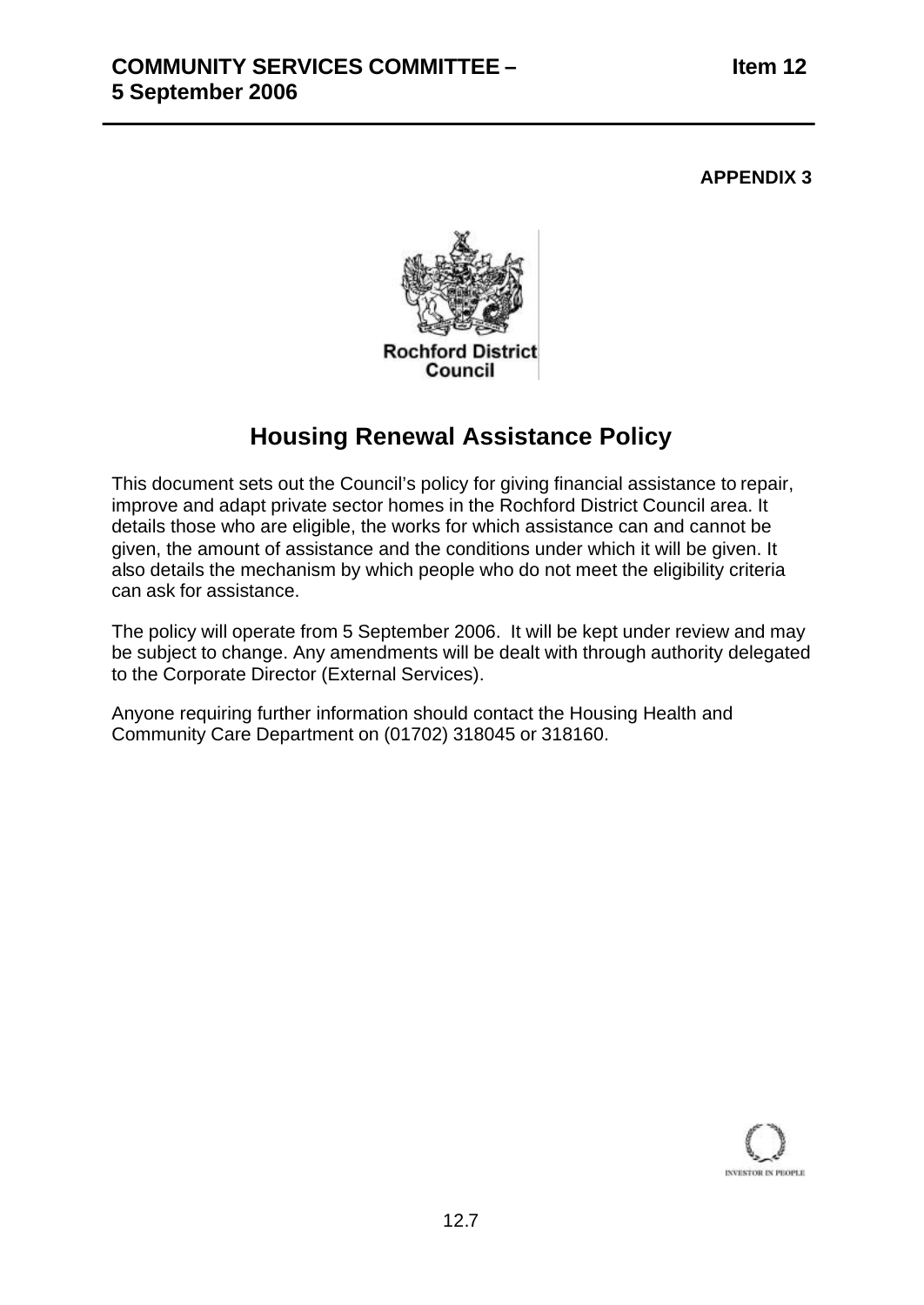# **Housing Renewal Assistance Policy**

The Council has agreed to give financial assistance for the repair, improvement and adaptation of private sector property in the Rochford District area in accordance with the following policy:

1. The assistance shall be through a grant known as the Rochford Home Maintenance and Adaptation Grant (RHMAG)

#### **N.B. The availability of grant is subject to the financial resources made available by the Council.**

- 2. All applications for grant shall be made through Springboard Home Improvement Agency.
- 3. The grant is available for works to residential properties and to residential mobile homes situated on protected sites within the meaning of the Caravan Sites Act 1968 or the Mobile Homes Act 1983.
- 4. There is no limit to the number of grant applications that can be made but the maximum amount that can be paid in respect of works to any one property is £10,000 in any period of two years.
- 5. Except in the case of a mobile home, a grant shall only be provided if the Council is satisfied that the property will meet the Decent Home standard upon completion of the grant- aided works.
- 6. In the case of a mobile home, grant will only be provided where the Council is satisfied that the home will be in a satisfactory condition on completion of the grant-aided works.
- 7. The grant is available for the following:
	- (a) Repairs to the structure of a residential property or mobile home and any amenities within it.
	- (b) Improvements to any residential property or mobile home to provide any missing amenities.
	- (c) Measures to provide or improve the security of a residential property or mobile home as recommended by a Crime Reduction Officer of Essex Police or any other competent person.
	- (d) Energy efficiency measures which are not eligible under the Warm Front scheme.
	- (e) To top up a Warm Front grant.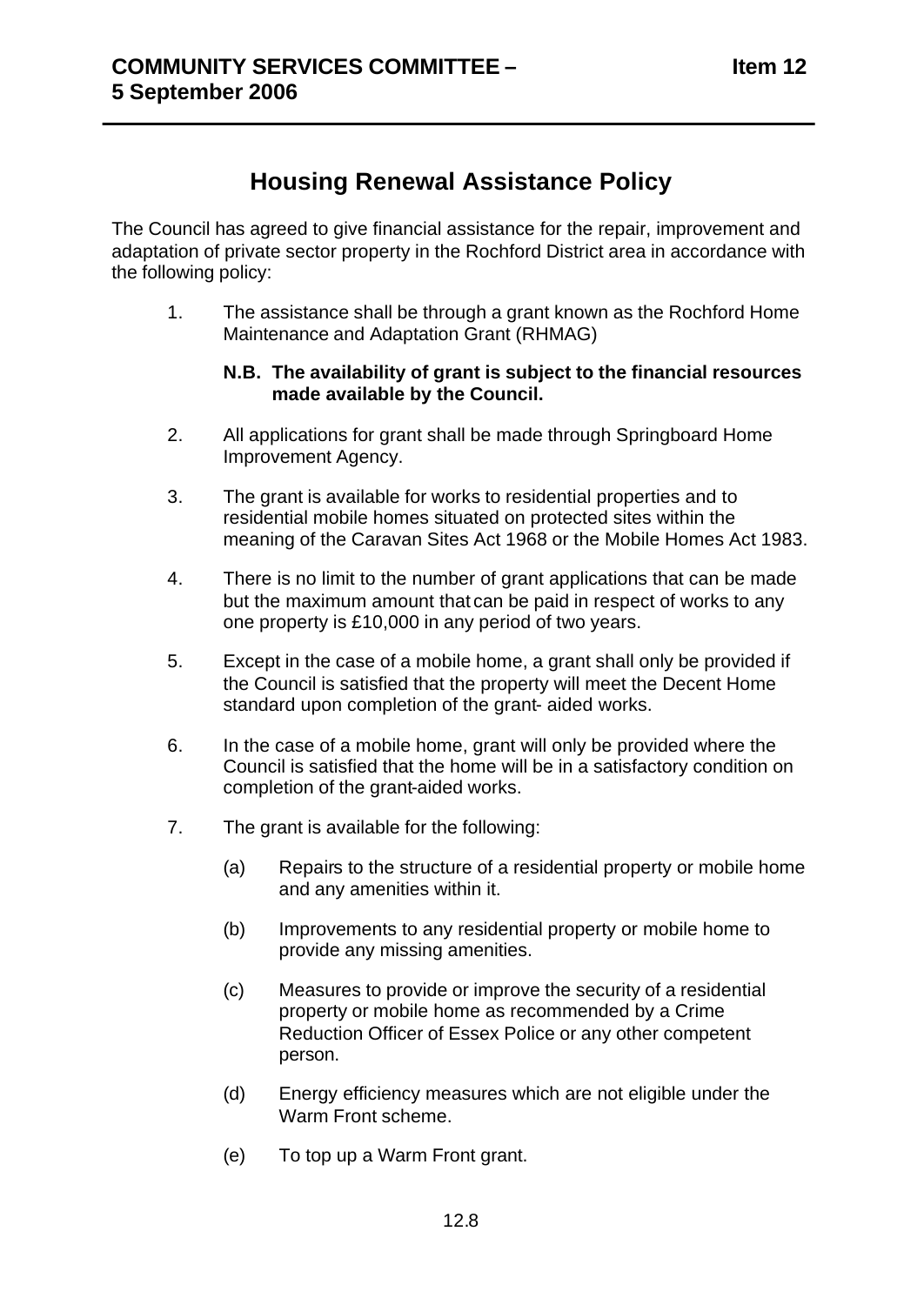- (f) Adaptations to a residential property to enable an elderly or disabled person or their carer to remain in their home.
- (g) Adaptations which are subject to a Disabled Facilities Grant application where the cost of the works exceed the mandatory limit.
- (h) To assist a disabled person with the purchase of alternative accommodation where the Council, in consultation with the Social Services Authority, considers that the existing home is not suitable for adaptation.
- (i) Works to achieve the Decent Homes standard.
- 8. With the exception of applications in respect of 7(g) above, grant will only be available to Owner Occupiers in receipt of a qualifying benefit. . A qualifying benefit is one defined under the Government's Decent Homes Standard
- 9. With the exception of 7(e), 7(f), 7(g) and 7(h) above, grant will only be available to applicants who have lived at the property or mobile home as their only or main residence for at least 2 years prior to the date of application.
- 10. In order to make a valid application for a Warm Front top-up grant the applicant must submit the following documents:
	- (a) A fully completed application form.
	- (b) Proof from Warm Front that a contribution is required.

For other grants the applicant must submit the following documents:

- (a) A fully completed application form.
- (b) Proof of ownership of the property that is the subject of the application.
- (c) Proof of entitlement to a qualifying benefit
- (d) Proof of National Insurance Number.
- (e) Proof of residence at the property for 2 years prior to the application (unless exempted under 9 above).
- (f) 2 estimates for the works for which grant aid is applied except where the works are urgent or of a specialist nature, in which case only one estimate will be required.